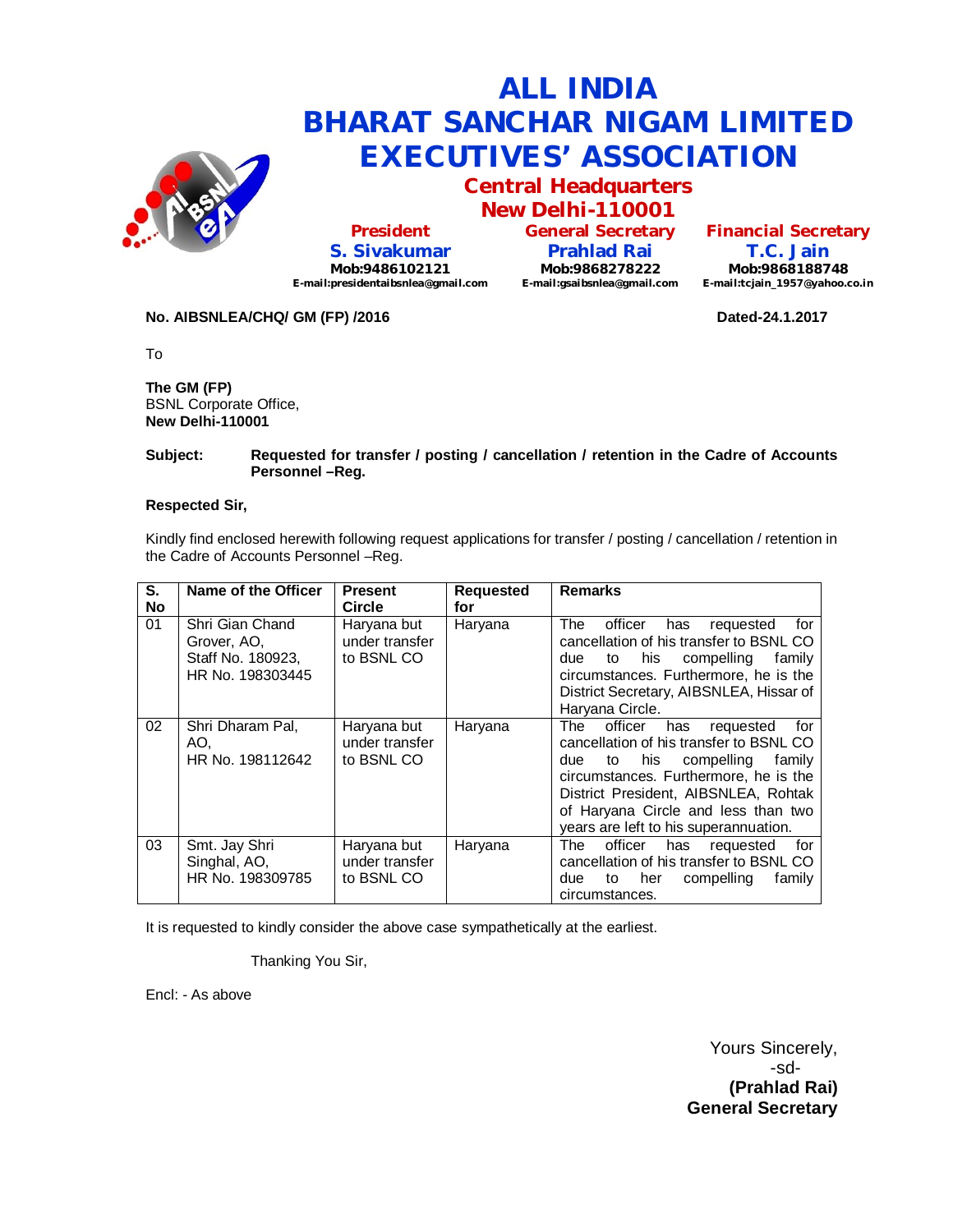

# **ALL INDIA BHARAT SANCHAR NIGAM LIMITED EXECUTIVES' ASSOCIATION Central Headquarters**

**President S. Sivakumar Mob:9486102121 E-mail:presidentaibsnlea@gmail.com**

**New Delhi-110001 General Secretary Prahlad Rai Mob:9868278222 E-mail:gsaibsnlea@gmail.com**

**Financial Secretary T.C. Jain Mob:9868188748 E-mail:tcjain\_1957@yahoo.co.in**

#### **No. AIBSNLEA/CHQ/ GM (FP) /2016 Dated-24.1.2017**

To

**The GM (FP)** BSNL Corporate Office, **New Delhi-110001** 

#### **Subject: Requested for transfer / posting / cancellation / retention in the Cadre of Accounts Personnel –Reg.**

#### **Respected Sir,**

Kindly find enclosed herewith following request applications for transfer / posting / cancellation / retention in the Cadre of Accounts Personnel –Reg.

| S.        | Name of the Officer                                | <b>Present</b> | Requested         | <b>Remarks</b>                                                                                                                                                     |
|-----------|----------------------------------------------------|----------------|-------------------|--------------------------------------------------------------------------------------------------------------------------------------------------------------------|
| <b>No</b> |                                                    | Circle         | for               |                                                                                                                                                                    |
| 01        | Shri R. Narsaiah,<br>AO.<br>HR No. 198702448       | <b>WTP</b>     | Chhattisgarh      | The officer has requested fir his transfer on<br>promotion as CAO (Adhoc) to Chhattisgarh<br>Circle at his OWN COST due to his<br>compelling family circumstances. |
| 02        | Shri A. Subba Rao,<br>AO.<br>Staff No. 182138      | Karnataka      | Telangana         | The officer has requested for his transfer to<br>Telangana Circle at his OWN COST due to<br>his compelling family circumstances.                                   |
| 03        | Shri R. Sri Rama<br>Murhty, AO<br>Staff No. 182047 | Karnataka      | Andhra<br>Pradesh | The officer has requested for his transfer to<br>AP Circle at his OWN COST due to his<br>compelling family circumstances.                                          |
| 04        | Shri Dilip Kumar<br>Chakrabarty, AO<br>Staff No.   | Chhattisgarh   | <b>CTD</b>        | The officer has requested for his transfer to<br>CTD Circle at his OWN COST due to his<br>compelling family circumstances.                                         |

It is requested to kindly consider the above case sympathetically at the earliest.

Thanking You Sir,

Encl: - As above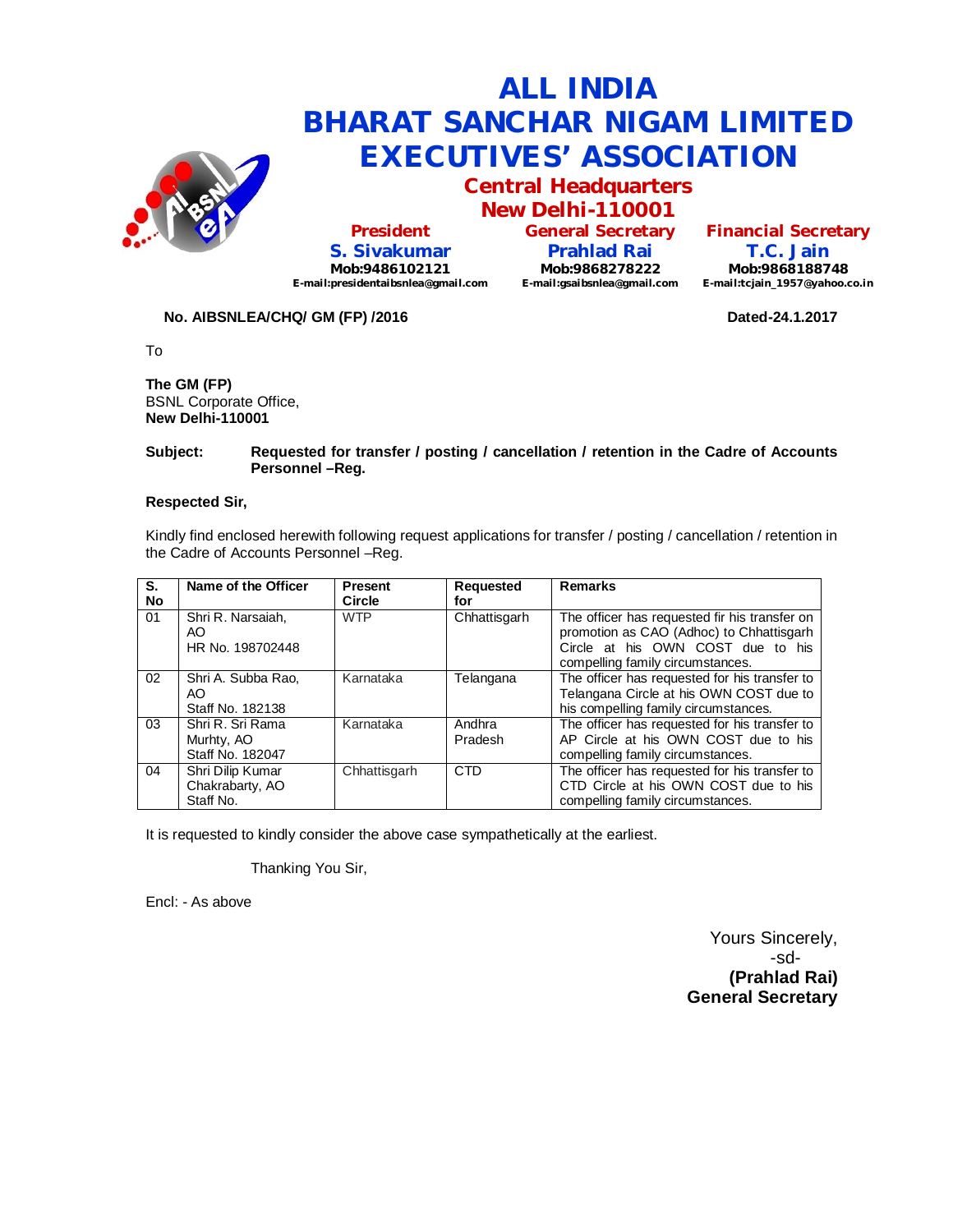

# **ALL INDIA BHARAT SANCHAR NIGAM LIMITED EXECUTIVES' ASSOCIATION**

**Central Headquarters**

**New Delhi-110001 President S. Sivakumar Mob:9486102121 E-mail:presidentaibsnlea@gmail.com**

**General Secretary Prahlad Rai Mob:9868278222 E-mail:gsaibsnlea@gmail.com**

**Financial Secretary T.C. Jain Mob:9868188748**

**E-mail:tcjain\_1957@yahoo.co.in**

### **No. AIBSNLEA/CHQ/ GM (FP) /2016 Dated-24.1.2017**

To

**The GM (FP)** BSNL Corporate Office, **New Delhi-110001** 

### **Subject: Representation from Shri B.B. Bhagat Sr. AO % GMT Nashik HR No. 198115040 regarding appeal against the order of punishment of "Reduction of pay by one stage for a period of one year with effect of postponing future increment. -Reg.**

Respected Sir,

On the subject cited above, kindly find enclosed herewith a representation received from Shri B.B. Bhagat Sr. AO % GMT Nashik HR No. 198115040 regarding appeal against the order of punishment of "Reduction of pay by one stage for a period of one year with effect of postponing future increment.

The representation is self-explanatory.

It is requested to kindly consider the above case sympathetically at the earliest.

Thanking You Sir,

Encl: - As above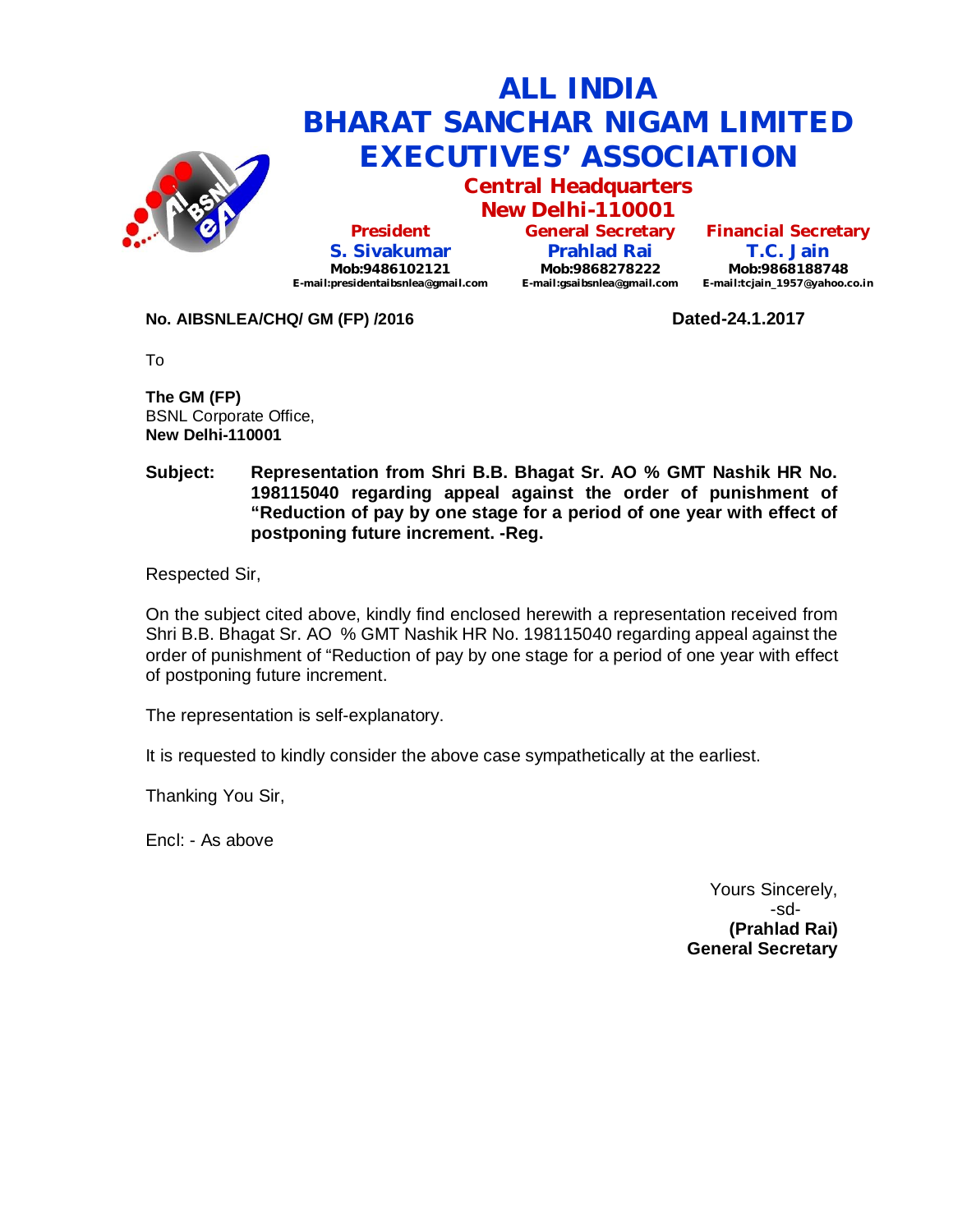

# **ALL INDIA BHARAT SANCHAR NIGAM LIMITED EXECUTIVES' ASSOCIATION**

**Central Headquarters New Delhi-110001**

**President S. Sivakumar Mob:9486102121 E-mail:presidentaibsnlea@gmail.com** **General Secretary Prahlad Rai Mob:9868278222 E-mail:gsaibsnlea@gmail.com E-mail:tcjain\_1957@yahoo.co.in**

**Financial Secretary T.C. Jain Mob:9868188748**

### **No. AIBSNLEA/CHQ/ GM (FP) /2016 Dated-24.1.2017**

To

**The GM (FP)** BSNL Corporate Office, **New Delhi-110001** 

## **Subject: Requested for transfer / posting / cancellation / retention in the Cadre of Accounts Personnel -Reg.**

Respected Sir,

Kindly find enclosed herewith following request applications for transfer / posting / cancellation / retention in the Cadre of Accounts Personnel -Reg.

| S.<br><b>No</b> | Name of the Officer                                | <b>Present</b><br>Circle                  | Requested<br>for                 | <b>Remarks</b>                                                                                                                                                |
|-----------------|----------------------------------------------------|-------------------------------------------|----------------------------------|---------------------------------------------------------------------------------------------------------------------------------------------------------------|
| 01              | Shri Jaydev<br>Samadder.<br>CAO<br>Staff No. 88461 | CTD but under<br>transfer to<br>Jharkhand | Kolkata TD /<br><b>WB Circle</b> | The officer has requested for his<br>Re-allotment to Kolkata TD / WB Circle<br>on his promotion to DGM (Adhoc) due<br>to his compelling family circumstances. |

It is requested to kindly consider the above case sympathetically at the earliest.

Thanking You Sir,

Encl: - As above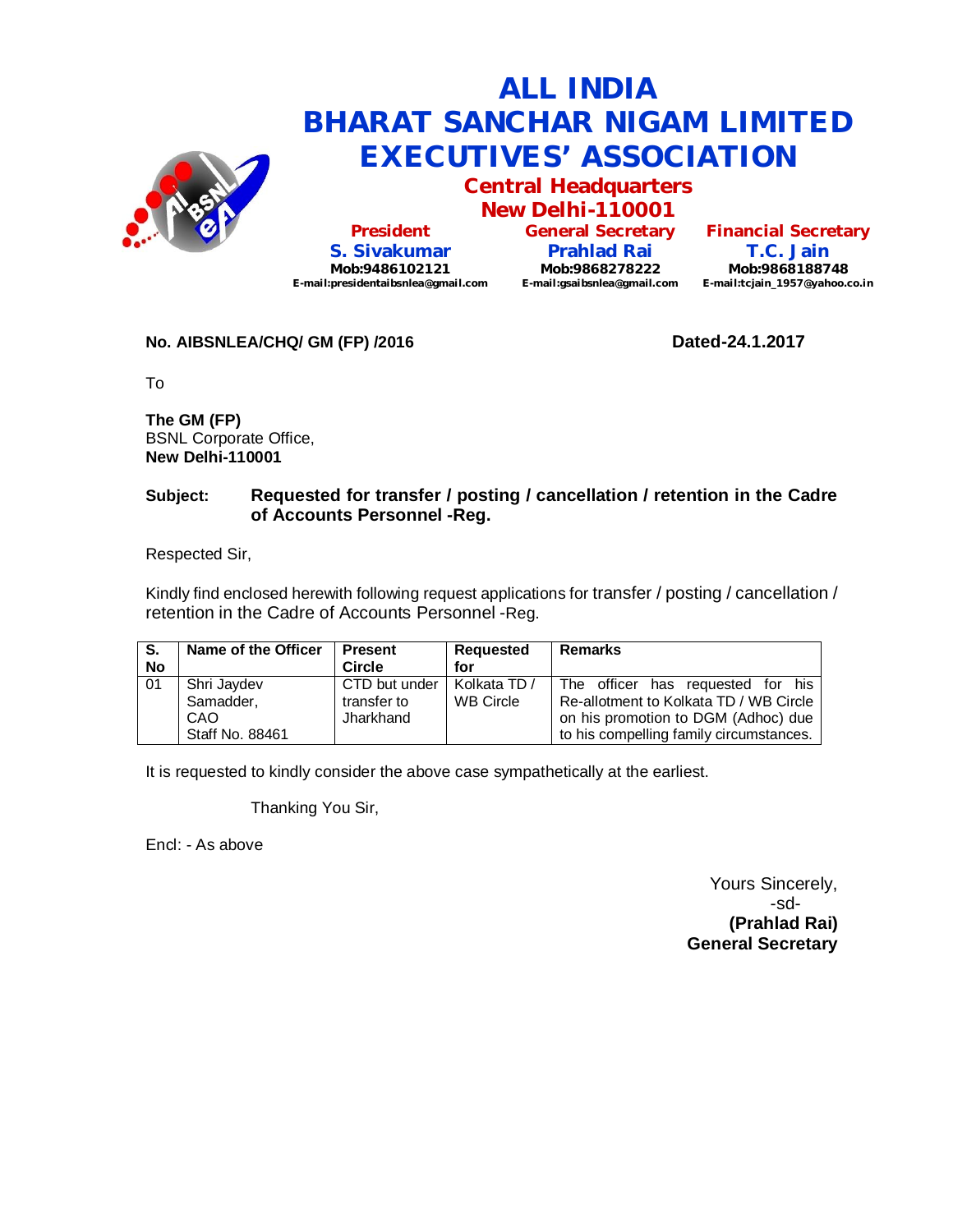

# **ALL INDIA BHARAT SANCHAR NIGAM LIMITED EXECUTIVES' ASSOCIATION Central Headquarters**

**President S. Sivakumar Mob:9486102121 E-mail:presidentaibsnlea@gmail.com**

**New Delhi-110001 General Secretary Prahlad Rai Mob:9868278222 E-mail:gsaibsnlea@gmail.com**

**Financial Secretary T.C. Jain Mob:9868188748 E-mail:tcjain\_1957@yahoo.co.in**

## **No. AIBSNLEA/CHQ/ GM (FP) /2016 CONVIDENTION Dated-24.1.2017**

To

**The GM (FP)** BSNL Corporate Office, **New Delhi-110001** 

### **Subject: Requested for transfer / posting / cancellation / retention in the Cadre of Accounts Personnel -Reg.**

Respected Sir,

Kindly find enclosed herewith following request applications for transfer / posting / cancellation / retention in the Cadre of Accounts Personnel -Reg.

| S.<br><b>No</b> | Name of the Officer   | <b>Present</b><br>Circle | Requested<br>for  | <b>Remarks</b>                           |
|-----------------|-----------------------|--------------------------|-------------------|------------------------------------------|
| 01              | S. Thiripura Sundari, | l TF Mumbai              | <b>Tamil Nadu</b> | The officer has requested for his        |
|                 | DGM (Fin)             |                          |                   | transfer to Tamil Nadu Circle due to his |
|                 | HR No. 198200771      |                          |                   | compelling family circumstances.         |

It is requested to kindly consider the above case sympathetically at the earliest.

Thanking You Sir,

Encl: - As above